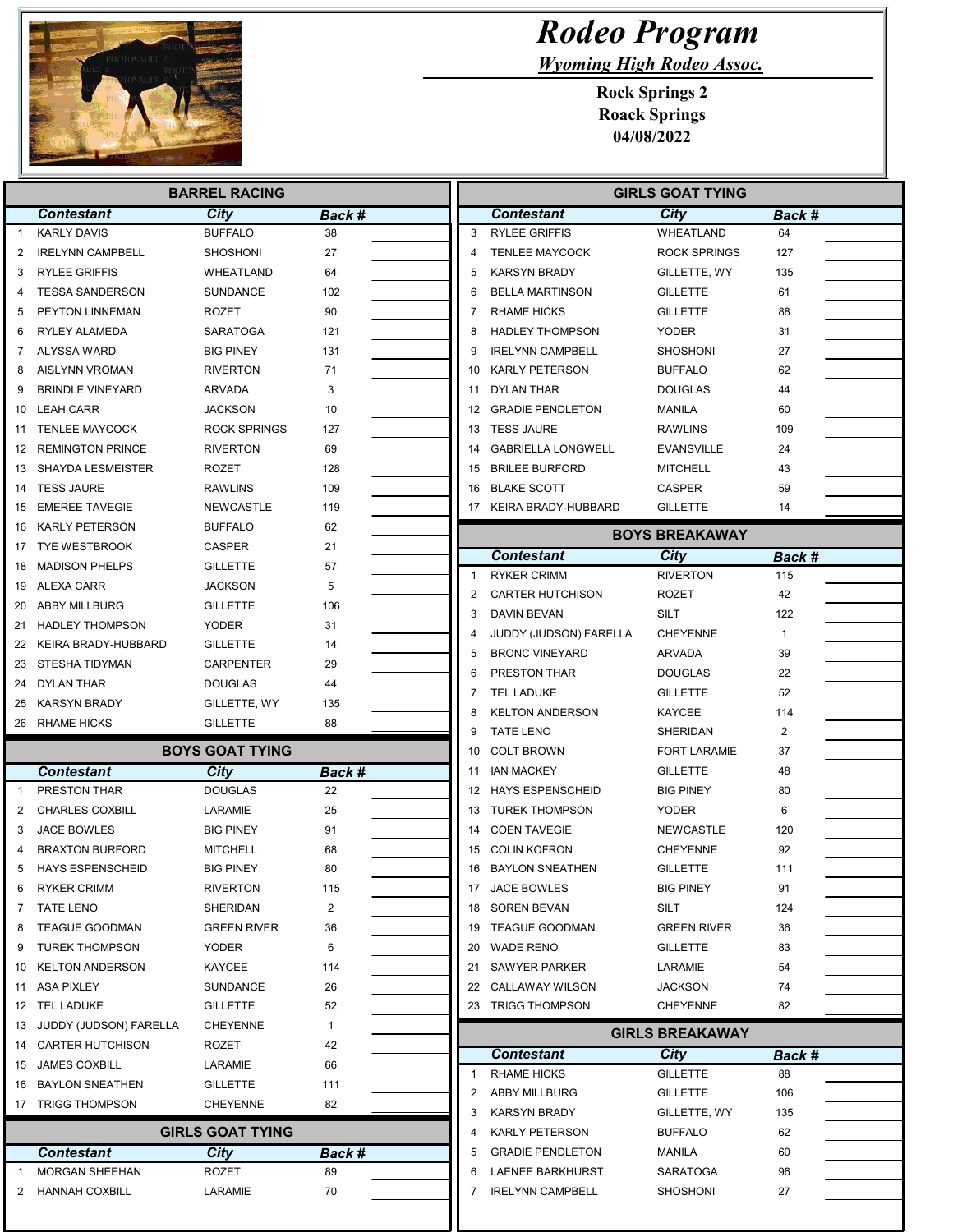

## Rodeo Program

Wyoming High Rodeo Assoc.

Rock Springs 2 Roack Springs 04/08/2022

| <b>GIRLS BREAKAWAY</b> |                                           |                                   |              | <b>BAREBACK STEER</b>                            |                                     |              |  |
|------------------------|-------------------------------------------|-----------------------------------|--------------|--------------------------------------------------|-------------------------------------|--------------|--|
|                        | <b>Contestant</b>                         | City                              | Back #       | <b>Contestant</b>                                | City                                | Back #       |  |
| 8                      | <b>GABRIELLA LONGWELL</b>                 | <b>EVANSVILLE</b>                 | 24           | <b>TYSON SCHMELZLE</b><br>1                      | <b>GILLETTE</b>                     | 12           |  |
| 9                      | <b>SHAYDA LESMEISTER</b>                  | <b>ROZET</b>                      | 128          | 2<br>ROWDY BENJAMIN                              | <b>ROCK SPRINGS</b>                 | 134          |  |
| 10                     | <b>HADLEY THOMPSON</b>                    | <b>YODER</b>                      | 31           | 3<br><b>CALLAWAY WILSON</b>                      | <b>JACKSON</b>                      | 74           |  |
| 11                     | <b>BELLA MARTINSON</b>                    | <b>GILLETTE</b>                   | 61           | PRESTON WARD                                     | <b>BIG PINEY</b>                    | 130          |  |
| 12                     | KEIRA BRADY-HUBBARD                       | <b>GILLETTE</b>                   | 14           |                                                  | TIE DOWN CALF ROPING                |              |  |
|                        | 13 HANNAH COXBILL                         | LARAMIE                           | 70           | <b>Contestant</b>                                | City                                |              |  |
|                        | 14 BRILEE BURFORD                         | <b>MITCHELL</b>                   | 43           | <b>TANNER GRIEMSMAN</b><br>1                     | <b>WORLAND</b>                      | Back #<br>65 |  |
|                        | 15 KAYCEE KOSMICKI                        | <b>YODER</b>                      | 41           | 2<br><b>CODY HAYDEN</b>                          | <b>GILLETTE</b>                     | 19           |  |
| 16                     | <b>TYE WESTBROOK</b>                      | <b>CASPER</b>                     | 21           | 3<br><b>ASA PIXLEY</b>                           | <b>SUNDANCE</b>                     | 26           |  |
| 17                     | RYLEY ALAMEDA                             | <b>SARATOGA</b>                   | 121          | 4                                                |                                     | 28           |  |
|                        | 18 KARLY DAVIS                            | <b>BUFFALO</b>                    | 38           | <b>DENTON MACKEY</b><br>5<br><b>RYDER MORMAN</b> | <b>GILLETTE</b>                     | 34           |  |
|                        | 19 TESS JAURE                             | <b>RAWLINS</b>                    | 109          |                                                  | GILLETTE, WY                        |              |  |
|                        | 20 DYLAN THAR                             | <b>DOUGLAS</b>                    | 44           | <b>TATEN MILLS</b><br>6                          | <b>GILLETTE</b>                     | 107          |  |
|                        |                                           | <b>POLE BENDING</b>               |              | <b>TRUETT JAURE</b><br>7<br><b>JAMES COXBILL</b> | <b>RAWLINS</b>                      | 49           |  |
|                        |                                           |                                   |              | 8<br>9                                           | LARAMIE                             | 66           |  |
| $\mathbf{1}$           | Contestant<br><b>GRADIE PENDLETON</b>     | City<br><b>MANILA</b>             | Back #<br>60 | <b>BRAXTON BURFORD</b>                           | <b>MITCHELL</b>                     | 68           |  |
|                        |                                           |                                   |              |                                                  | <b>RIBBON ROPING</b>                |              |  |
| 2                      | <b>KARSYN BRADY</b>                       | GILLETTE, WY                      | 135          | <b>Contestant</b>                                | City                                | Back #       |  |
| 3                      | KEIRA BRADY-HUBBARD<br><b>KARLY DAVIS</b> | <b>GILLETTE</b><br><b>BUFFALO</b> | 14<br>38     | <b>BRAXTON BURFORD</b><br>1                      | <b>MITCHELL</b>                     | 68           |  |
| 4                      |                                           |                                   |              | <b>BRILEE BURFORD</b>                            | <b>MITCHELL</b>                     | 43           |  |
| 5                      | <b>HANNAH COXBILL</b>                     | LARAMIE                           | 70           | $\overline{2}$<br><b>HADLEY THOMPSON</b>         | <b>YODER</b>                        | 31           |  |
| 6                      | <b>SHAYDA LESMEISTER</b>                  | <b>ROZET</b>                      | 128          | <b>ASA PIXLEY</b>                                | SUNDANCE                            | 26           |  |
| 7                      | <b>TENLEE MAYCOCK</b>                     | <b>ROCK SPRINGS</b>               | 127          | 3<br><b>TRIGG THOMPSON</b>                       | <b>CHEYENNE</b>                     | 82           |  |
| 8                      | PEYTON LINNEMAN                           | <b>ROZET</b>                      | 90           | <b>KAYCEE KOSMICKI</b>                           | YODER                               | 41           |  |
| 9                      | <b>REMINGTON PRINCE</b>                   | <b>RIVERTON</b>                   | 69           | <b>JACE BOWLES</b><br>4<br>AISLYNN VROMAN        | <b>BIG PINEY</b><br><b>RIVERTON</b> | 91<br>71     |  |
| 10                     | <b>EMEREE TAVEGIE</b>                     | <b>NEWCASTLE</b>                  | 119          | 5<br><b>HAYS ESPENSCHEID</b>                     | <b>BIG PINEY</b>                    | 80           |  |
|                        | <b>HADLEY THOMPSON</b>                    | <b>YODER</b>                      | 31           | <b>RHAME HICKS</b>                               | <b>GILLETTE</b>                     | 88           |  |
|                        | 12 ALEXA CARR                             | <b>JACKSON</b>                    | 5            | 6<br>JUDDY (JUDSON) FARELLA                      | CHEYENNE, WY                        | 1            |  |
| 13                     | GABRIELLA LONGWELL                        | <b>EVANSVILLE</b>                 | 24           | STESHA TIDYMAN                                   | CARPENTER, WY                       | 29           |  |
|                        | 14 LEAH CARR                              | <b>JACKSON</b>                    | 10           | <b>TRUETT JAURE</b><br>7                         | <b>RAWLINS</b>                      | 49           |  |
|                        | 15 AISLYNN VROMAN                         | <b>RIVERTON</b>                   | 71           | <b>GABRIELLA LONGWELL</b>                        | <b>EVANSVILLE</b>                   | 24           |  |
| 16                     | <b>RYLEE GRIFFIS</b>                      | WHEATLAND                         | 64           | 8<br><b>TANNER GRIEMSMAN</b>                     | WORLAND                             | 65           |  |
| 17                     | <b>IRELYNN CAMPBELL</b>                   | <b>SHOSHONI</b>                   | 27           | <b>TESS JAURE</b>                                | <b>RAWLINS</b>                      | 109          |  |
|                        | 18 ABBY MILLBURG                          | <b>GILLETTE</b>                   | 106          | 9<br>PRESTON THAR                                | <b>DOUGLAS</b>                      | 22           |  |
| 19                     | <b>TESS JAURE</b>                         | <b>RAWLINS</b>                    | 109          | DYLAN THAR                                       | <b>DOUGLAS</b>                      | 44           |  |
|                        | 20 RHAME HICKS                            | <b>GILLETTE</b>                   | 88           | 10 TATEN MILLS<br><b>KARLY DAVIS</b>             | <b>GILLETTE</b><br><b>BUFFALO</b>   | 107<br>38    |  |
|                        | 21 MADISON PHELPS                         | <b>GILLETTE</b>                   | 57           | 11 CARTER HUTCHISON                              |                                     |              |  |
|                        | 22 TESSA SANDERSON                        | <b>SUNDANCE</b>                   | 102          | <b>GRADIE PENDLETON</b>                          | ROZET<br>MANILA                     | 42<br>60     |  |
|                        | 23 KARLY PETERSON                         | <b>BUFFALO</b>                    | 62           | 12 JAMES COXBILL                                 | LARAMIE                             | 66           |  |
|                        |                                           | <b>CHUTE DOGGING</b>              |              | <b>HANNAH COXBILL</b>                            | LARAMIE                             | 70           |  |
|                        | <b>Contestant</b>                         | <b>City</b>                       | Back #       | 13 CODY HAYDEN                                   | <b>GILLETTE</b>                     | 19           |  |
| $\mathbf{1}$           | <b>TRIGG THOMPSON</b>                     | <b>CHEYENNE</b>                   | 82           | <b>IRELYNN CAMPBELL</b>                          | <b>SHOSHONI</b>                     | 27           |  |
| $\overline{2}$         | <b>SAWYER PARKER</b>                      | LARAMIE                           | 54           | 14 RYDER MORMAN                                  | <b>GILLETTE</b>                     | 34           |  |
| 3                      | <b>BAYLON SNEATHEN</b>                    | <b>GILLETTE</b>                   | 111          | <b>MADISON PHELPS</b>                            | <b>GILLETTE</b>                     | 57           |  |
| 4                      | <b>TEAGUE GOODMAN</b>                     | <b>GREEN RIVER</b>                | 36           | 15 TATE LENO                                     | SHERIDAN                            | 2            |  |
| 5                      | <b>TUREK THOMPSON</b>                     | <b>YODER</b>                      | 6            | <b>TYE WESTBROOK</b>                             | CASPER                              | 21           |  |
| 6                      | <b>COLT BROWN</b>                         | <b>FORT LARAMIE</b>               | 37           | 16 DENTON MACKEY                                 | <b>GILLETTE</b>                     | 28           |  |
| 7                      | <b>RYKER CRIMM</b>                        | <b>RIVERTON</b>                   | 115          | <b>ABBY MILLBURG</b>                             | <b>GILLETTE</b>                     | 106          |  |
| 8                      | TRUETT JAURE                              | <b>RAWLINS</b>                    | 49           |                                                  | <b>BULL RIDING</b>                  |              |  |
|                        |                                           |                                   |              |                                                  |                                     |              |  |